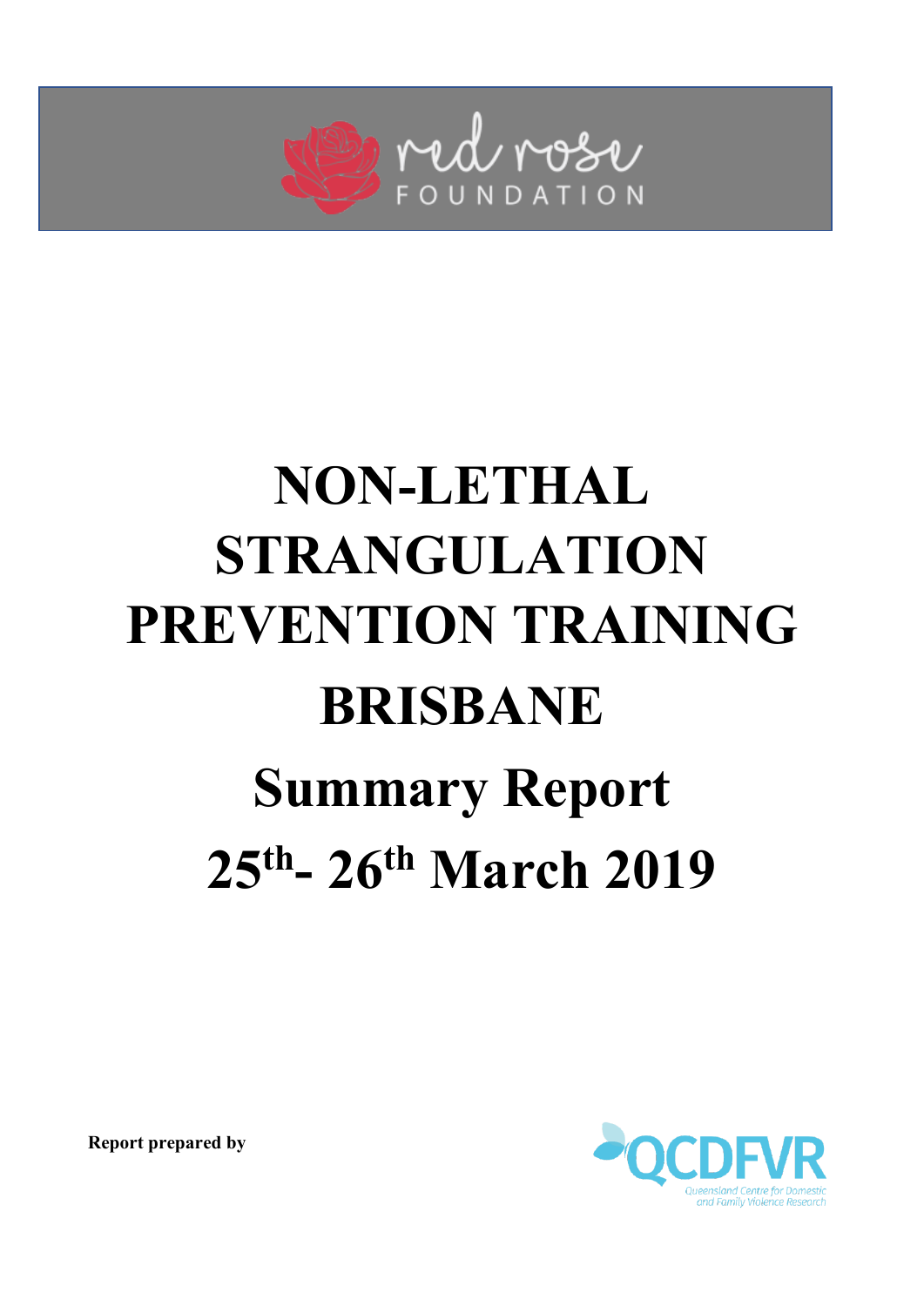#### **Background**

In March 2019 the Red Rose Foundation arranged the visit to Brisbane of world acclaimed specialist trainers, Gael Strack esq and Dr Bill Smock MD, from the San Diego Institute on Strangulation Prevention. Previous training held in Brisbane and Canberra was regarded as an outstanding sell-out success.

The training was designed to advance the knowledge and practice skills of stakeholders, as well as assist with successful medical interventions and prosecutions of non-lethal domestic violence strangulation.

Strangulation has been identified as one of the most lethal forms of domestic violence and sexual assault: unconsciousness may occur within seconds and death within minutes.

The training was designed to enable learners to:

- identify the signs and symptoms of near-fatal strangulation cases;
- understand and recognize the anatomy and medical aspects of surviving and non-surviving victims;
- investigate and document cases for prosecution;
- prosecute cases, including using experts in court; and, most importantly,
- enhance victim safety through trauma-informed advocacy services.

This report presents a summary of the 78 responses received from the Brisbane training.

Full responses are contained in a table (Appendix A).

If attendees supplied email addresses, these are provided in Appendix B.

IT IS IMPORTANT TO NOTE THAT NOT ALL RESPONDENTS COMPLETED ALL FIELDS OF THE SURVEY THEREFORE THE DATA ARE INCOMPLETE.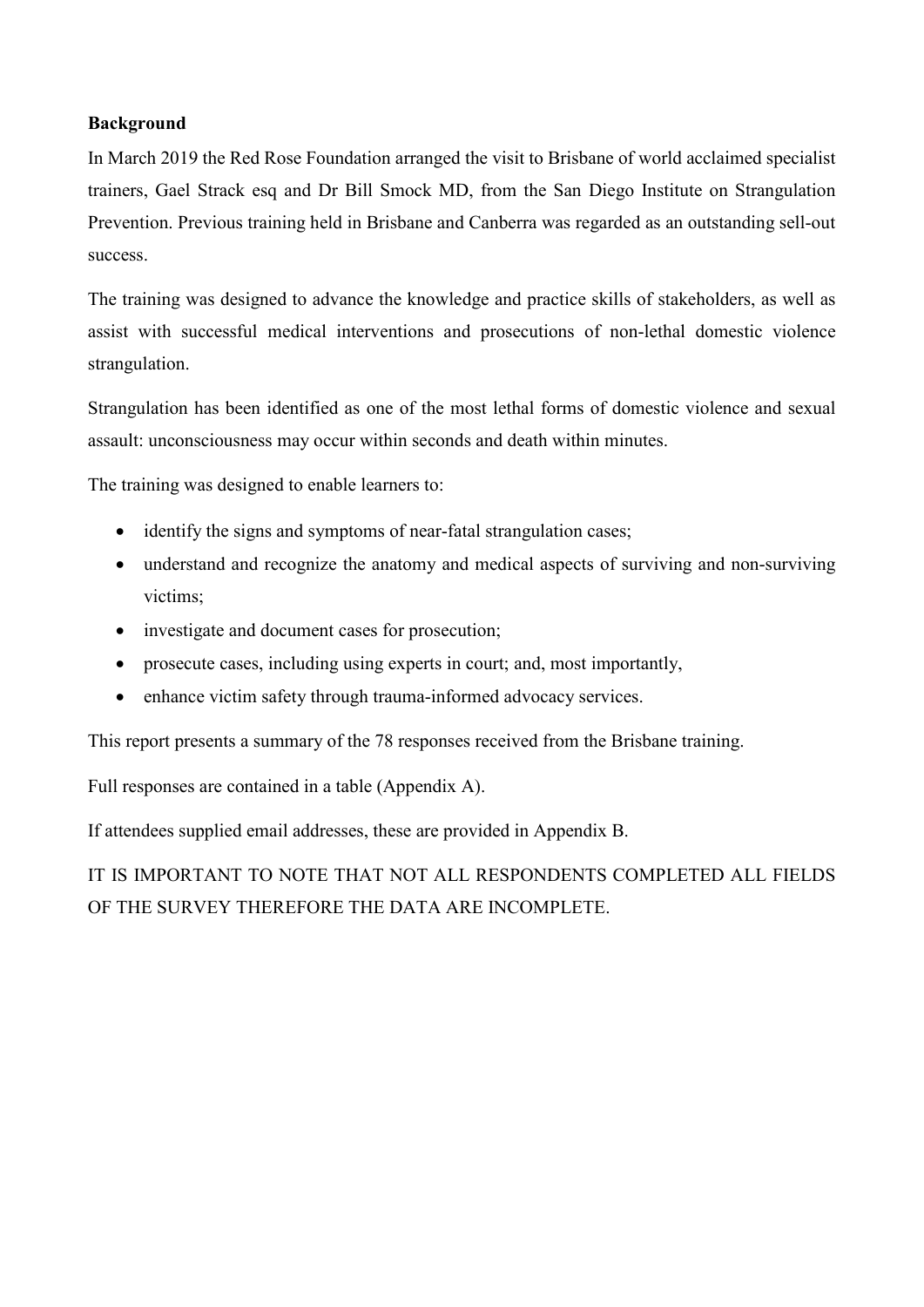# **Feedback on the trainers, content and training**

Participants were asked to rate from 1 to 5 using this scale:

- $1 =$  poor
- $2 = \text{fair}$
- $3$  = average
- $4 = good$
- $5 =$  excellent

Feedback was as follows:

| <b>Topic</b>                                    | <b>Excellent</b> | Good      | Average | Fair  | Poor |
|-------------------------------------------------|------------------|-----------|---------|-------|------|
| knowledge of the subject $97.44\%$<br>Trainers' |                  | 2.56%     |         |       |      |
| matter:                                         |                  |           |         |       |      |
| Quality of information provided:                | 91.03%           | $7.6\%$   | 1.28%   |       |      |
| The usefulness of the content:                  | 79.49%           | $16.67\%$ | 3.85%   |       |      |
| The structure of the training:                  | 80.77%           | 15.38%    | 3.85%   |       |      |
| The pace of the training:                       | 78.21%           | 15.38%    | 5.13%   | 1.28% |      |

# **Satisfaction with Training**

**All participants** were satisfied, with 87% indicating they were "very satisfied" and the remainder (13%) noting they were satisfied.

In a series of open-ended questions, participants were asked to identify:

- Three things they "learned and will apply in (their) workplace"
- What they liked most about the training
- What could be improved
- If they would recommend this training to other colleagues, and if yes, why they would do so
- If they would be interested in other training provided by the Red Rose Foundation, and if yes, invited to supply a contact email address.

## **Things that were learned that will be applied in the workplace**

A range of topics emerged but the key themes may be summarised as follows:

- The signs that strangulation has occurred forensic indicators for strangulation.
- Look for injuries. However, not all injuries from strangulation are visible.
- Symptoms of petechiae.
- Only requires minimal force to cause death or long-term brain injury.
- Areas of the brain that don't recover.
- Victims memory may be lost.
- Document injuries at first intervention photographs. Document, record, photograph evidence. Ask a greater range of questions.
- Implement a more vigorous documentation process.
- The importance of CT scans.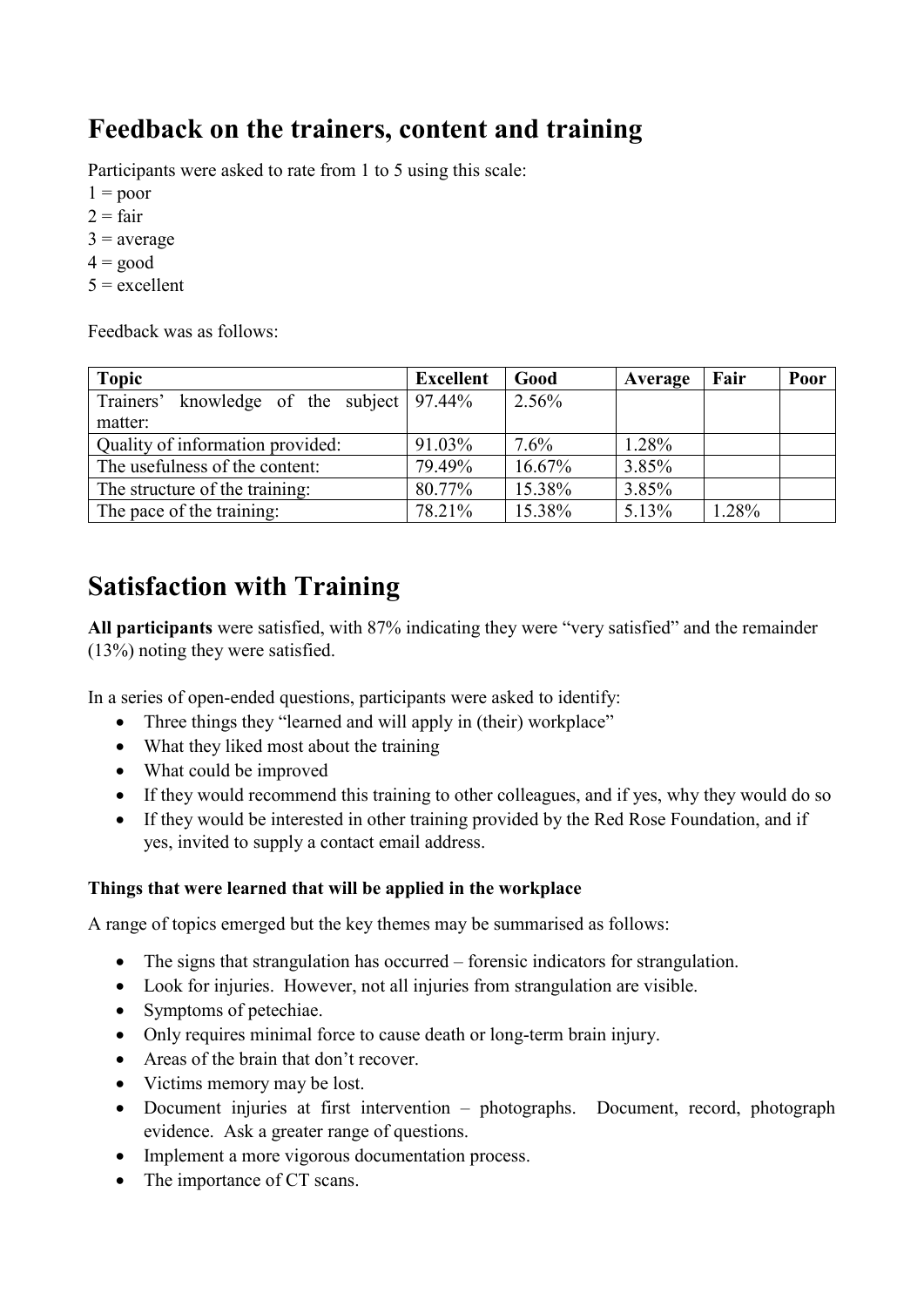- Follow up with clients that have experienced strangulation follow up tests.
- Encourage victims to seek medical follow-up.
- The link between perpetrators who strangle and increased risk to Police and the wider community.
- The importance of education and the use of statistics.
- The long-term effects of strangulation.
- Education around medical injuries not commonly associated with strangulation.
- Earlier consultation with victims prior to attending Court greater empathy/understanding.
- Multi-disciplinary collaboration is part of the solution.
- Speak to strangulation with peers to raise awareness.

## **What participants liked most about the training**

- The quality of the Presenters engaging, passionate and knowledgeable.
- The delivery of the Presenters made content, that is very heavy at times, easy to understand.
- The legal and medical perspectives of the expert Presenters.
- The amount of practical and new information provided on a topic that isn't widely known.
- Diversity and quality of content.
- The quality of the case studies statistical and journal articles very beneficial.
- The depth of sharing of both participants and Presenters.
- The relevance of the information easily understood.
- The connection of multi-disciplines to address the issue.

## **What could be improved in the training**

- The duration of the course needs to be longer four days. Perhaps shorter breaks to allow for content not to be rushed.
- More victim advocacy content for frontline domestic and family violence workers.
- Greater use of Australian (Queensland) legislation, statistics and facts.
- Different focus for the relevant professions Police/Prosecutor, Health and Advocates.
- More focus is needed on the psychological impact of strangulation.
- The jokes are not appropriate for the audience.
- It is evident that the material is constantly updated with ongoing research improvements occur naturally.

## **Likelihood of recommending this training**

Of the 78 respondents, 74 (almost 95%) indicated they would recommend this training to their colleagues. Reasons for doing so included:

- Increased awareness is essential knowledge is power.
- It is important to try and avoid unnecessary fatalities and spread awareness.
- The information is vital and can save lives.
- The knowledge of the Presenters is invaluable.
- The content of the course is relevant to Police/Prosecutors and Medical professionals.